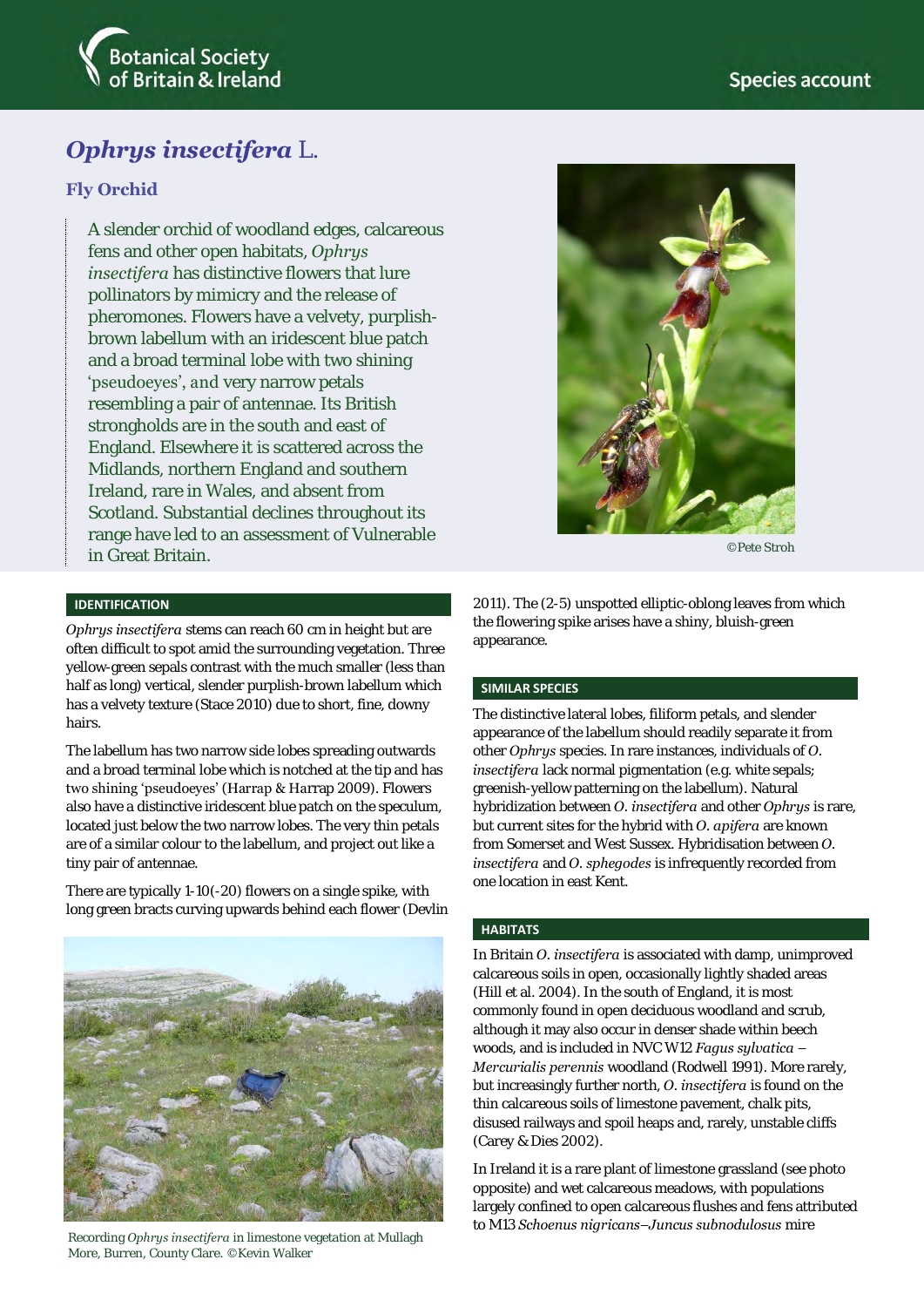# *Ophrys insectifera* L.

vegetation. It is found in similar species-rich fen vegetation at Cors Bodeilio, Anglesey, where it grows on *Schoenus nigricans* tussocks (Roberts 1959).

#### **BIOGEOGRAPHY**

*Ophrys insectifera* has a European Temperate distribution, extending from Ireland and the uplands of northern Spain east to the Apennines, Romania, northern Greece and the Ukraine, with outlier populations in Norway and Russia (Rankou 2011). Its altitudinal range varies from sea level to 1,700m (Delforge 1995).

In the British Isles it is still widespread in the south and south-east of England, despite substantial losses, particularly in East Anglia, but becomes more scattered and restricted in the Midlands, Cumbria and the north-east. The species reaches its northerly limit at the head of the Eden Valley, Cumbria, and formerly at Dalton Dene, South Northumberland.

It is a rare species in Wales, now found only in the Anglesey fens at Cors Bodeilio and Cors Erddreiniog and at a woodland site in Coed Abergele, Denbighshire. In Ireland *O. insectifera*  is found along a central band running from County Kildare to County Clare, and most common in the west. It is absent from Scotland. Its British altitudinal range is from sea-level to 390m at Helbeck Wood, Westmorland.

Although *O. insectifera* is widespread throughout central Europe and is considered to be of Least Concern at a global scale, there are only scattered records from the Iberian



Ireland.

Peninsula, the west Mediterranean, and southern Scandinavia east towards the Urals (Hultén & Fries 1985). *O. insectifera* is listed as Critically Endangered on the Bulgarian Red List (Petrova & Vladimirov 2009) and Vulnerable on the Croatian Red List (Nikolić & Topić 2005).

#### **ECOLOGY**

A tuberous perennial usually found on chalk and limestone soils, flowering from May to July. Leaves emerge in the autumn following a period of dormancy following fruiting, but wilt and blacken soon after flowering (Foley & Clarke 2005).

*O. insectifera* is interfertile and depends on attracting hymenoptera for pollination. In Britain, two species of digger wasp are specifically attracted to *O. insectifera* (*Argogorytes mystaceus*, *A. fargeii*). Although the visual and tactile lures on the labellum of *O. insectifera* are important for short-range deception (Agren & Borg-Karlson 1984), the chemical mimicry of female hymenopteran sex pheromones and release of floral odour is the primary signal for pollinator attraction. This release of pheromones deceives males into attempting to mate with the labellum – a process known as pseudocopulation (see Wollf 1950). *O. insectifera* has two pollinia on each flower, narrowed downwards into long caudicles that are attached to separate spherical viscidia enclosed in two distinct pouches (Clapham et al. 1981). When the male attempts to mate with the labellum, the pouches attach to either the abdomen or head.

The uses of floral odor traits are thought to be crucial for maintaining reproductive isolation through the attraction of specific pollinators (Mant et al. 2007). However, such a finely tuned pollination mechanism may be particularly susceptible to changes in climate and the synchronized timings of both insect emergence and flowering, and will also be vulnerable to local declines in hymenoptera populations. It is not known why *O. insectifera* does not easily colonise new sites, but it may in part be due to the haphazard nature of pollination, with as little as 20% of flowers successfully pollinated (Foley & Clarke 2005).

### **THREATS**

Although more research is required on the ecological niche of *O. insectifera*, threats certainly include habitat loss through the drainage of fens and coniferisation, and the loss of woodland edge habitat through abandonment of coppicing regimes. Future threats may also include shifting emergence patterns of pollinators as a result of climate change, the localised loss of pollinator populations through habitat loss, and the effect of increased Nitrogen deposition on associated grassland vegetation.

#### **MANAGEMENT**

Woodland edge populations will benefit from a cyclical coppicing regime. Fen and grassland locations should have Distribution of *Ophrys insectifera* in Great Britain and either suitable grazing management, ensuring low levels of